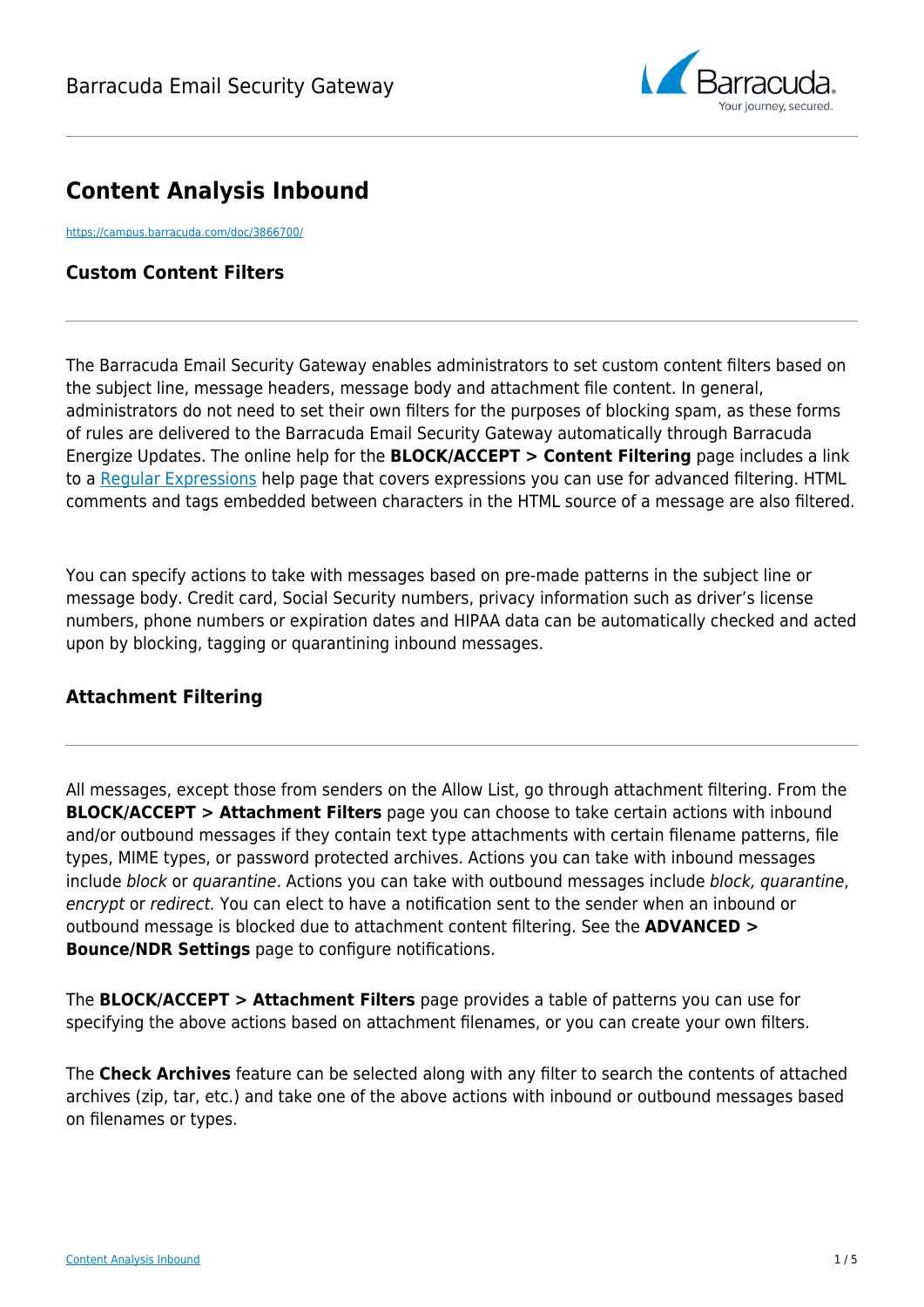

#### **Password Protected Archive Filtering**

Use the **Password Protected Archive Filtering** feature to take action with messages with attachments that contain password protected (encrypted) archives.

### **Blocking attachments with macros**

For MS Office documents, you can set **Block Macros (MS Office Attachments)** to Yes if you want to block all attachments that include macros. This feature applies to both inbound and outbound mail.

### **Attachment Filtering and the Message Log**

Messages that are blocked due to attachment filtering will appear in the Message Log with the word Attachment and the filename in the **Reason** column. For example, if you created a filter on the **BLOCK/ACCEPT > Attachment Filters** page to block messages with attachments whose filenames match a pattern of **word\***, the entry in the **Message Log** for such a blocked message would contain something like this in the **Reason** column:

Attachment (word\_2010\_xml.tgz)

where **word 2010 xml.tgz** is the attachment filename that caused the message to be blocked.

The default maximum attachment size allowed by your Barracuda Email Security Gateway is 100 megabytes. If a message exceeds this size, the Barracuda Email Security Gateway rejects the message and the sending server notifies the sender that their message did not go through. Contact Barracuda Networks Technical Support to change this maximum.

## **Blocking Email by Country**

Set tag, quarantine and block policies for specific character sets or regional spam settings using the **BLOCK/ACCEPT > Regional Settings** page. Here you can also choose to specifically allow messages based on valid Chinese or Japanese language content and enable compliance with PRC (People's Republic of China) requirements if your Barracuda Email Security Gateway resides in the PRC.

# **Fingerprint Analysis**

A message "fingerprint" is based on commonly used message components (e.g., an image) across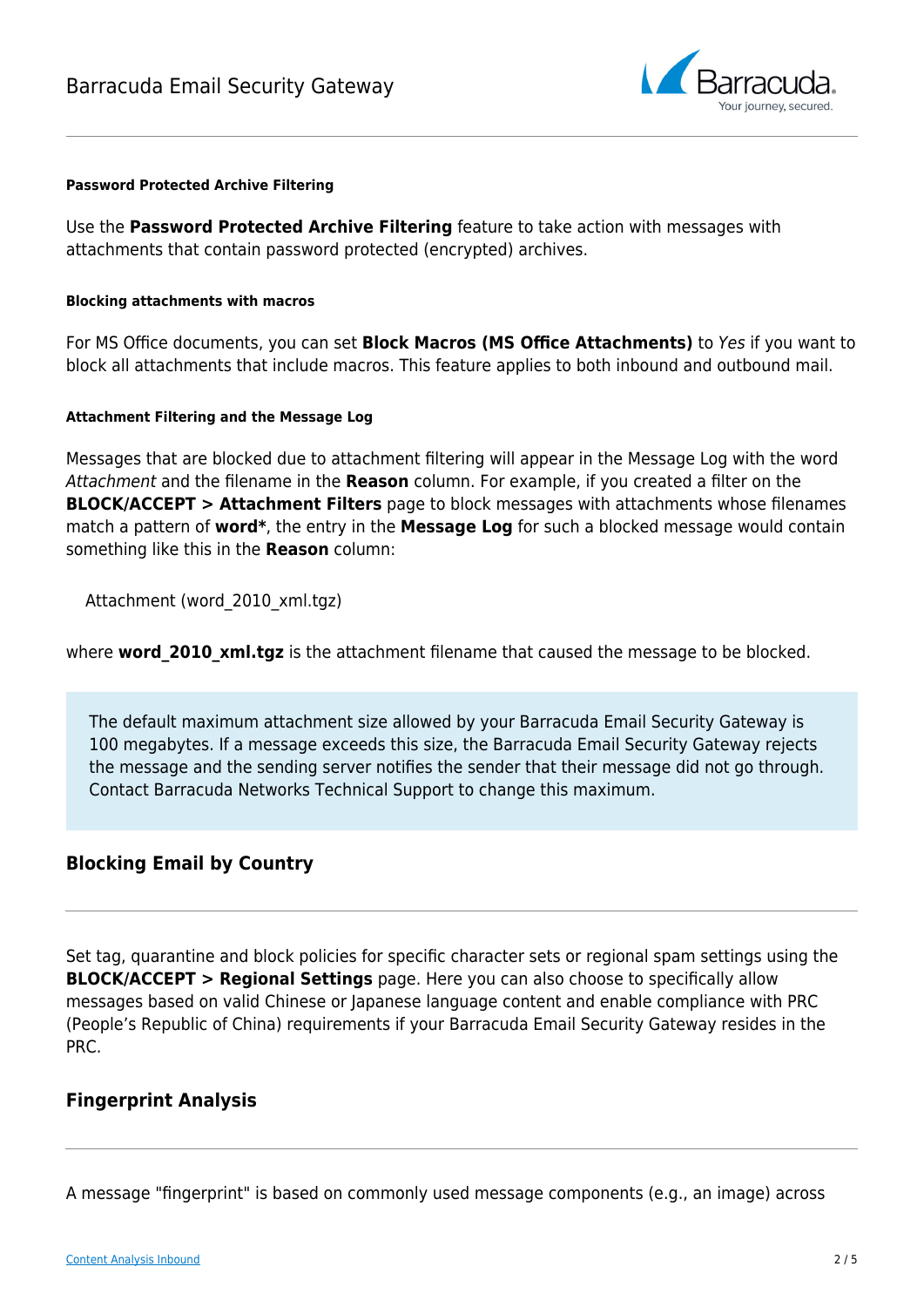

many instances of spam. Fingerprint analysis is often as a useful mechanism to block future instances of spam once an early outbreak is identified. Spam fingerprints blocked based on a real-time check will display an '\*' before "Fingerprint" in the Message Log. In order to detect real-time spam fingerprints, **Barracuda Real-Time Protection** must be enabled on the **BASIC > Virus Checking** page.

Engineers at Barracuda Central work around the clock to identify new spam fingerprints which are then updated on all Barracuda Email Security Gateways through hourly Barracuda Energize Updates. Fingerprint Analysis is configured on the **BASIC > Spam Checking** page.

# **Intent Analysis**

All spam messages have an "intent" to get a user to reply to an email, visit a web site or call a phone number. Intent analysis involves researching email addresses, web links and phone numbers embedded in email messages to determine whether they are associated with legitimate entities. Frequently, Intent Analysis is the defense layer that catches phishing attacks. The Barracuda Email Security Gateway features multiple forms of Intent Analysis:

- **Intent analysis** Markers of intent, such as URLs, are extracted and compared against a database maintained by Barracuda Central, and then delivered to the Barracuda Email Security Gateway via hourly Barracuda Energize Updates. Intent can also be associated with general content categories, several of which are provided for Intent filtering.
- **Real-time intent analysis** For new domain names that may come into use, Real-Time Intent Analysis involves performing DNS lookups against known URL block lists.
- **Multilevel intent analysis** Use of free web sites to redirect to known spammer web sites is a growing practice used by spammers to hide or obfuscate their identity from mail scanning techniques such as Intent Analysis. Multilevel Intent Analysis involves inspecting the results of web queries to URLs of well-known free web sites for redirections to known spammer sites. Intent Analysis is configured on the **BASIC > Spam Checking** page.

# **Image Analysis**

Image spam represents about one third of all traffic on the Internet. While Fingerprint Analysis captures a significant percentage of images after they have been seen, the Barracuda Email Security Gateway also uses Image Analysis techniques which protect against new image variants. These techniques include:

**Optical character recognition (OCR)** – Embedding text in images is a popular spamming practice to avoid text processing in anti-spam engines. OCR enables the Barracuda Email Security Gateway to analyze the text rendered inside the images.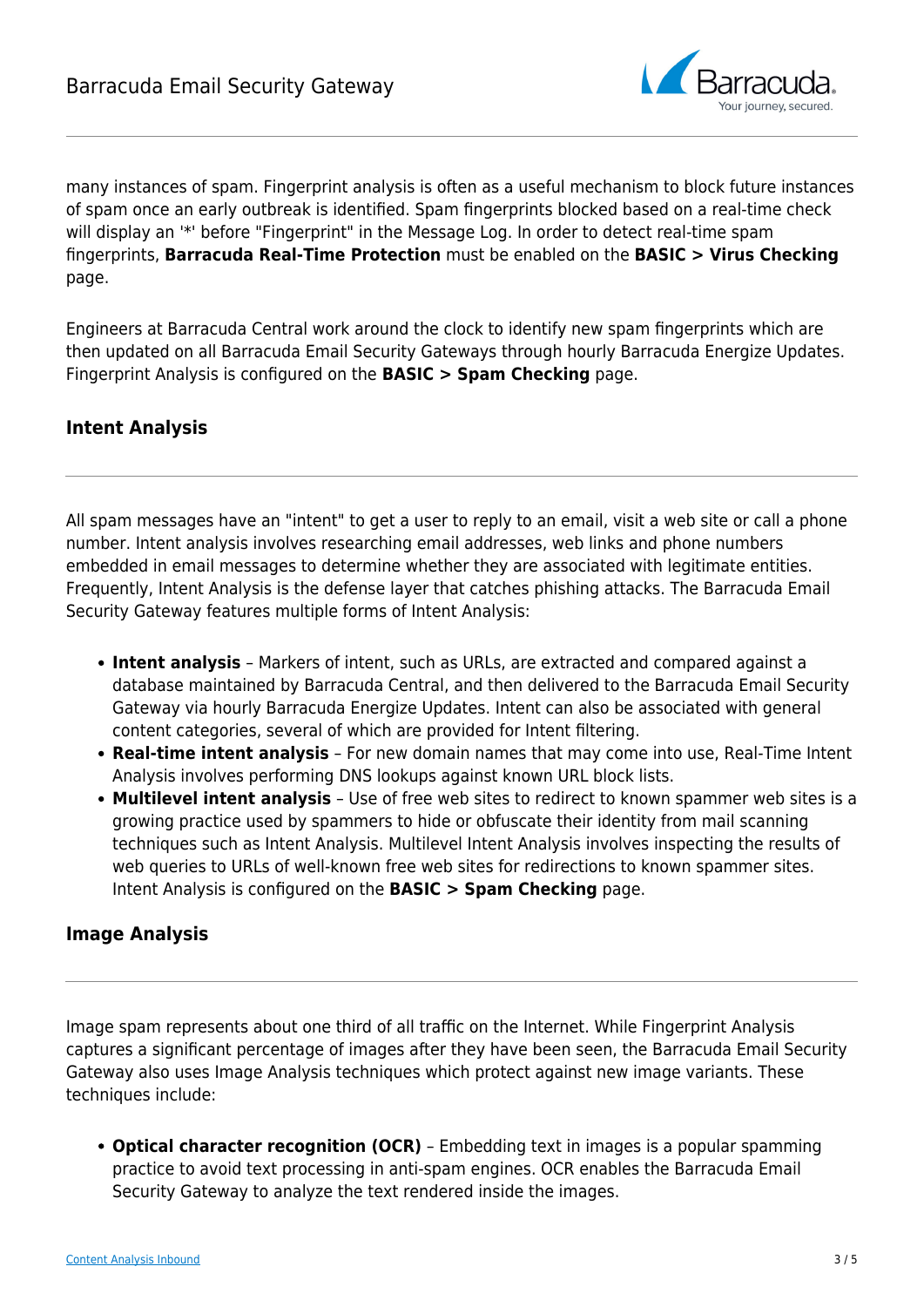

- **Image processing** To mitigate attempts by spammers to foil OCR through speckling, shading or color manipulation, the Barracuda Email Security Gateway also utilizes a number of lightweight image processing technologies to normalize the images prior to the OCR phase. More heavyweight image processing algorithms are utilized at Barracuda Central to quickly generate fingerprints that can be used by Barracuda Email Security Gateways to block messages.
- **Animated GIF analysis** The Barracuda Email Security Gateway contains specialized algorithms for analyzing animated GIFs for suspect content.

Image Analysis is configured on the **BASIC > Spam Checking** page.